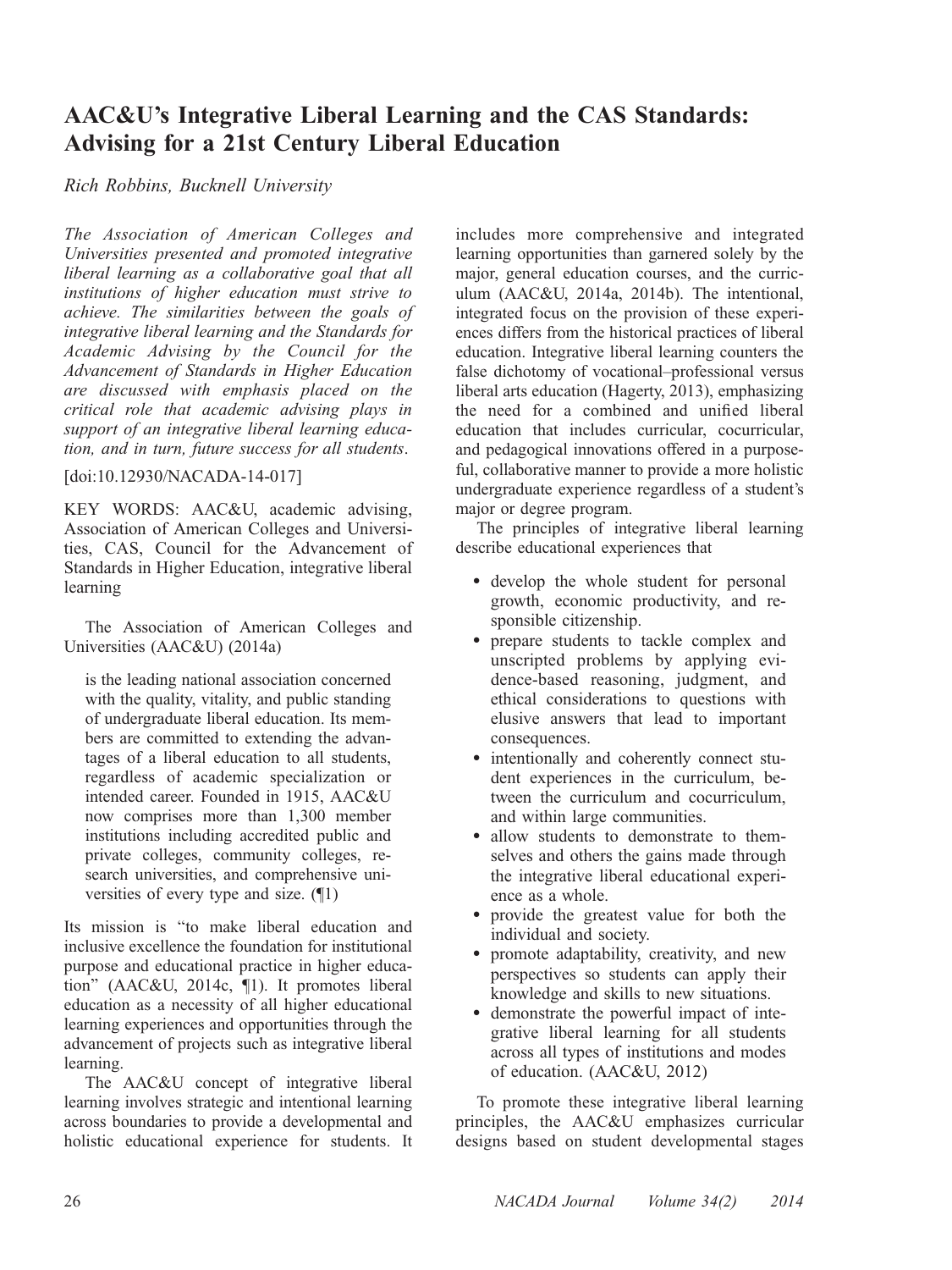and the importance of scaffolding experiences, making explicit the connections among a variety of learning situations as well as highly personalized and collaborative experiences that allow for skill development as a result of the integrated curriculum. It also advocates for paradigms that provide challenging, supportive, and adaptable pedagogies for diverse student populations and opportunities built upon assessment strategies such as reflection, self-assessment, goals setting, and problem solving (AAC&U, 2012). ''High impact'' (AAC&U, 2011, p. 18) practices and opportunities for students include first-year seminars, common intellectual experiences, learning communities, writing-intensive courses, undergraduate research opportunities, collaborative assignments and projects, diversity and global learning, service- and community-based learning, internships, and capstone courses and projects. Higher education institutions embrace various of these practices, but in many cases, institutional leaders will need to rethink pedagogy and curricula and also plan budgets specifically to provide liberal learning educational opportunities.

### Benefits of an Integrative Liberal Learning **Education**

According to the AAC&U (2014d), a 21stcentury liberal education involves

an approach to learning that empowers individuals and prepares them to deal with complexity, diversity, and change. It provides students with broad knowledge of the wider world (e.g. science, culture, and society) as well as in-depth study in a specific area of interest. A liberal education helps students develop a sense of social responsibility, as well as strong and transferable intellectual and practical skills such as communication, analytical and problem-solving skills, and a demonstrated ability to apply knowledge and skills in real-world settings. (¶1)

Whether a student participates in a pre-professional, vocational, or applied major or a liberal arts program, a total integrative experience best prepares the individual to address current and future issues, problems, and challenges.

### Liberal Education and America's Promise Initiative

The Liberal Education & America's Promise (LEAP) initiative from the AAC&U (2011) suggests that a liberal education should be available to all postsecondary students regardless of academic background, socioeconomic status, type of college or university of matriculation, or any other factor or characteristic. A student accepted into an institution of higher education should receive the opportunity to receive a liberal education. The LEAP initiative promotes

- the championing of the value of a liberal education;
- the generation of research on key outcomes of a quality education;
- the proposition that success in college cannot be accurately documented as historically done via metrics such as enrollment, persistence, and degree attainment;
- the contention that traditional metrics do not measure whether students are achieving the kind of learning they need for a successful life, career, and citizenship in the ever-changing world;
- the suggestion that dramatic changes in technology, global interdependence, and cross-cultural interactions as well as balances of economic and political powers require specific skills and adaptability;
- the assertion that educators and employers recognize the kinds of education Americans need in college;
- the recognition that a one-size-fits-all curriculum is not adequate and that instead recommended outcomes can (and should) be achieved through different programs of study at different types of higher educational institutions. (AAC&U, 2011, p. 8)

In addition, the AAC&U (2011, p. 7) offers LEAP recommended student learning outcomes (SLOs):

- knowledge of human cultures and the physical and natural world;
- intellectual and practical skills such as those required for inquiry and analysis, critical and creative thinking, written and oral communication, quantitative and information literacy, teamwork, and problem solving;
- personal and social responsibility such as those apparent in civic knowledge, local and global engagement, intercultural knowledge and competence, ethical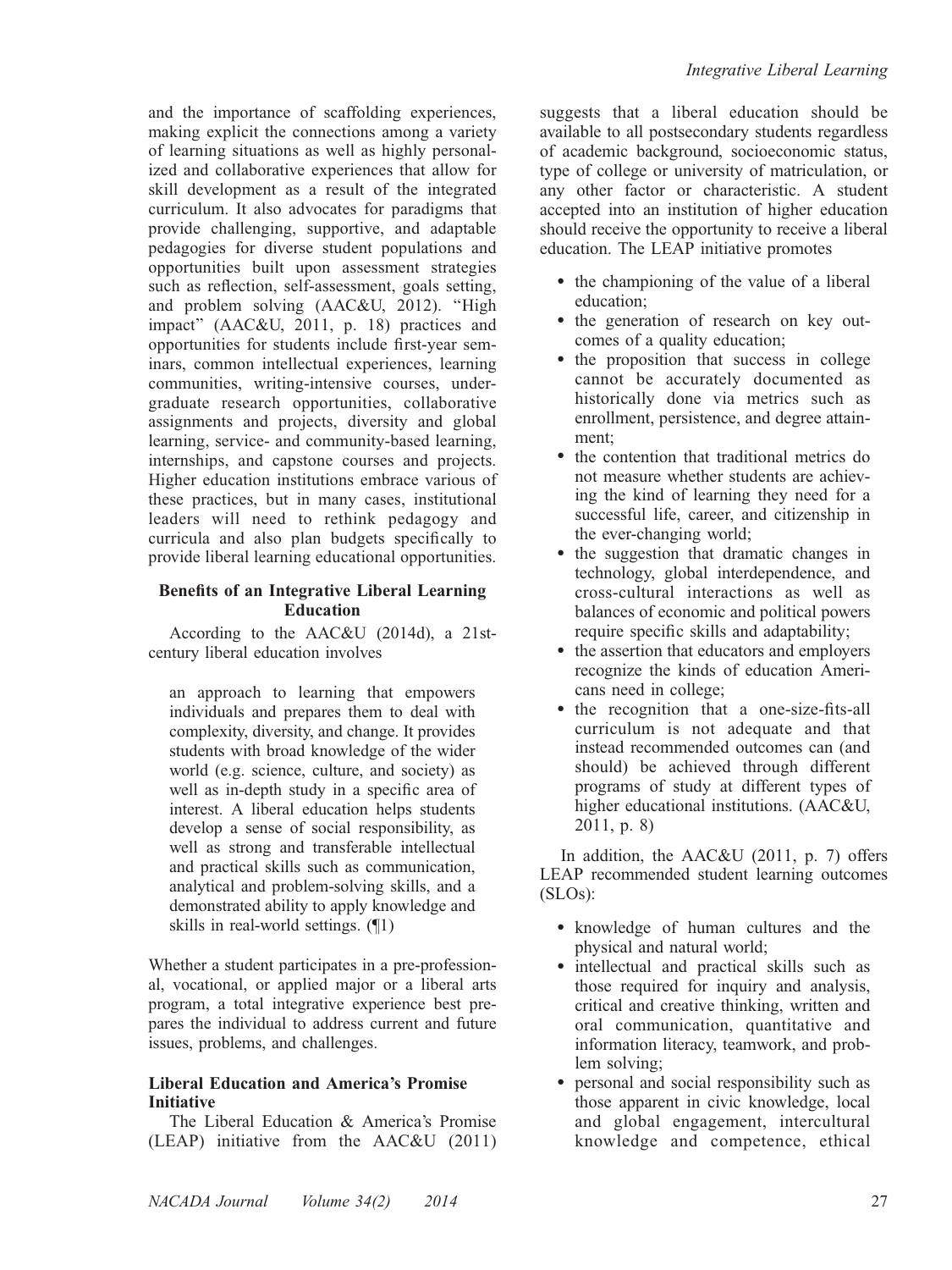reasoning and action, foundations and skills for lifelong learning; and

• integrative and applied learning.

In sum, the LEAP initiative exemplifies the belief that the valuable role of general education cannot fulfill all of the important outcomes necessary to equip students for the 21st century. Educational communities need to intentionally foster integrative practices that allow students to meet SLOs, which requires enhancing both institutional and student appreciation of the importance of SLOs over course requirement checklists as the embodiment of effective educational planning.

# Employers Want a Liberally Educated **Workforce**

Employers are expecting more from college graduates than ever before (Baker, 2009). A 2013 online survey (conducted by Hart Research Associates for the AAC&U) asked 318 executives from private sector and nonprofit organizations, each employing 25 or more people, the skills and characteristics they sought in a new employee (AAC&U, 2013). The majority of employers agreed that employees must show the (a) ability to innovate as they will need to acquire broader skill sets than their counterparts of the past; (b) capabilities that cut across majors, which not only garner success, but add more value than those honed in a specific undergraduate major; (c) field-specific knowledge and skills in addition to the broad range earned from a liberal education and most important for long-term success; and (d) critical thinking and broad skill sets for taking on complex challenges in the work place. Surveyed employers also endorsed education practices that involve students in active, applied work as well as a liberal education by indicating that they would recommend such an education to a child or person they knew. Other research shows similar results: Employers consistently report wanting employees with a broad knowledge base who can think critically, debate, communicate, and work with others to solve problems (Grasgreen, 2014).

All the skills identified by employers characterize outcomes provided by an integrative liberal education. As Shaffer (1997/2009, p. 83; see also Shaffer & Zalewski, 2011) posited in the concept of human capital, the education, skills, and preparation students receive via a higher education experience should enable graduates to continually adapt and reinvent themselves as

necessary in the ever-evolving workplace. An integrative liberal learning experience provides such an education.

### Promoting Integrative Liberal Learning

To meet SLOs consistent with 21st century expectations, institutions need to promote and practice integrative liberal learning. First, the institutional framework must promote the integrative liberal learning and high-impact experiences that extend beyond the offerings of a traditionally conceived liberal education. General education contributes to these outcomes, but cannot fulfill all of the criteria for learning important to a globalized education; integrative liberal learning involves planned, strategic programming of educational opportunities for students.

Second, to advocate for liberal learning, faculty members, academic advisors, and staff from relevant units must take ownership of the process from the ground-roots level. The time for ''siloed'' (Shockley-Zalabak, 2012, p. 14) efforts has passed; today, communication and collaboration are needed across all institutional situations so that students experience and achieve integrative liberal learning. In summary, the student's entire college experience—curricular, cocurricular, and extracurricular—must embody more efforts than necessary to continue the historical check-box mentality of both students and institutional representatives (faculty members, advisors, and staff) often reflected in statements indicating that students must get requirements out of the way before they can begin to study the core classes specific to the major.

Third, this effort to enhance the understandings that promote a changed mind-set means that educational communities must intentionally foster integrative practices that allow students to meet the SLOs. Finally, and importantly, not all courses, services, or activities need to meet all desired goals and outcomes of integrative liberal learning; rather, the combination and integration of the total experience allows students to meet programmatic, departmental, institutional, and integrative learning goals and outcomes.

### The CAS Standards for Academic Advising

CAS standards support the effort to effect integrative liberal learning:

Founded in 1979, the Council for the Advancement of Standards in Higher Education (CAS) is the pre-eminent force for promoting standards in student affairs,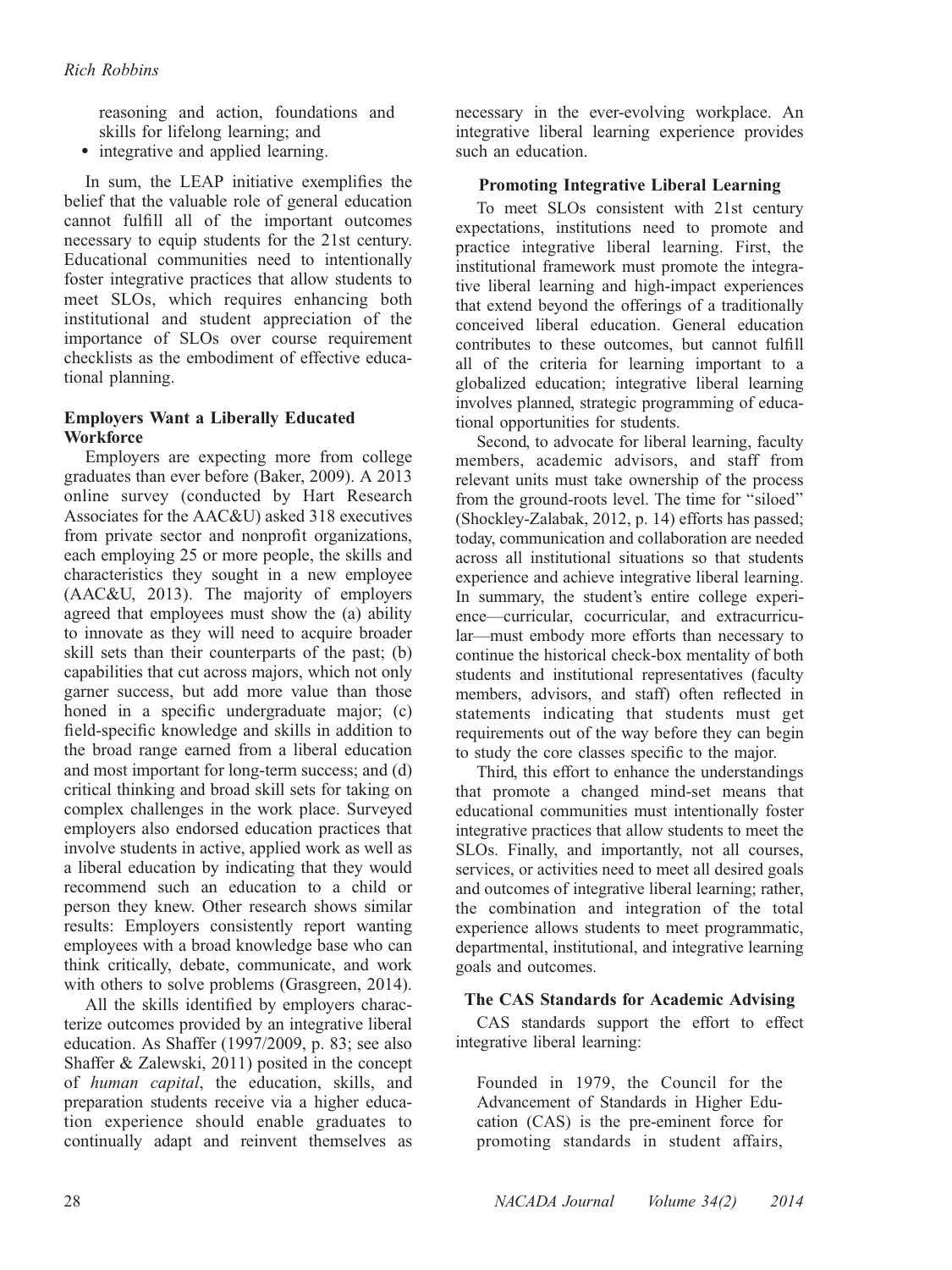student services, and student development programs. CAS creates and delivers dynamic, credible standards, guidelines, and Self-Assessment Guides that are designed to lead to a host of quality programs and services. CAS aims to foster and enhance student learning, development, and achievement.

CAS Standards respond to real-time student needs, the requirements of sound pedagogy, and the effective management of 44 functional areas. Individuals and institutions from nearly 40 CAS member organizations comprise a constituency of over 100,000 professionals. Representing a significant majority of higher education practitioners in student programs and services throughout the country and beyond, CAS provides tools to higher education leaders assessing institutional effectiveness, student learning, and outcomes. (CAS, 2014, ¶1–2)

The CAS Standards for Academic Advising include 26 dimensions across six domains from which SLOs for academic advising can be derived or classified. They reflect relevant and desirable standards for academic advising as developed based on every type of postsecondary academic setting. Because students meet a standard based on exposure to it and their own maturity, advisors must systematically introduce these concepts and expectations. The CAS standards often comprise a source for programmatic academic-advising goals. They reflect the student experience as individualistic, developmental, and holistic by including curricular, cocurricular, and extracurricular experiences that result in the entire student learning process. For example, according to several of the dimensions within the CAS (2013, pp. 5–6) domains, as a result of academic advising students are able to

- understand knowledge from a range of disciplines; connect knowledge to other knowledge areas, ideas, and experiences; construct knowledge; and relate knowledge to daily life.
- perform realistic self-appraisal, selfunderstanding, and self-respect; experience identity development; possess a commitment to ethics and integrity; and possess spiritual awareness.
- understand and appreciate cultural and human differences; develop social respon-

sibility, global perspective, and a sense of civic responsibility.

The similarities and overlap of CAS standards and the AAC&U principles and practices for integrative liberal learning clearly emerge.

# Academic Advising

Research suggests that postsecondary educators are not communicating the importance of a liberal education to their students and the resulting lack of understanding about it impedes students' ability to become intentional learners (Schneider & Humphreys, 2005). The advising interaction provides one of the best situations in which students can learn the value of an integrative liberal learning education and the outcomes that will benefit them so they become more intentional about their own educations.

Shockley-Zalabak (2010) pointed out the changing nature of the academic advisor's role, suggesting that advisors need to act as ''intentional interaction designers'' (p. 13) involved in the creation of experiences for students that contribute to their continuing and future successes. In this manner, academic advisors who recognize and appreciate the value of an integrative liberal learning education help students understand the connection between all of their higher education experiences (Lowenstein, 2005/ 2009) including the long-term value and efficacy of such an education.

As Rust (2011, p. 6) emphasized, academic advisors stand at the crossroads of all curricular, cocurricular, and extracurricular avenues available for students. Because they cannot serve as expert generalists or know all possible combinations of integrative experiences available to students, advisors must look beyond traditional categories of major and general education requirements to direct the student to valuable integrative liberal learning experiences and opportunities. Accordingly, they must recognize both their immediate obligations as well as overarching contributions to the integrative liberal learning experience for individuals and the general environment at their institutions. They need to create the necessary process and delivery outcomes that meet desired student learning and development outcomes (Robbins, 2011; Robbins & Zarges, 2011) of an integrative liberal learning education. In this way, and through many other means, academic advisors support students through engagement (Campbell & Nutt, 2008).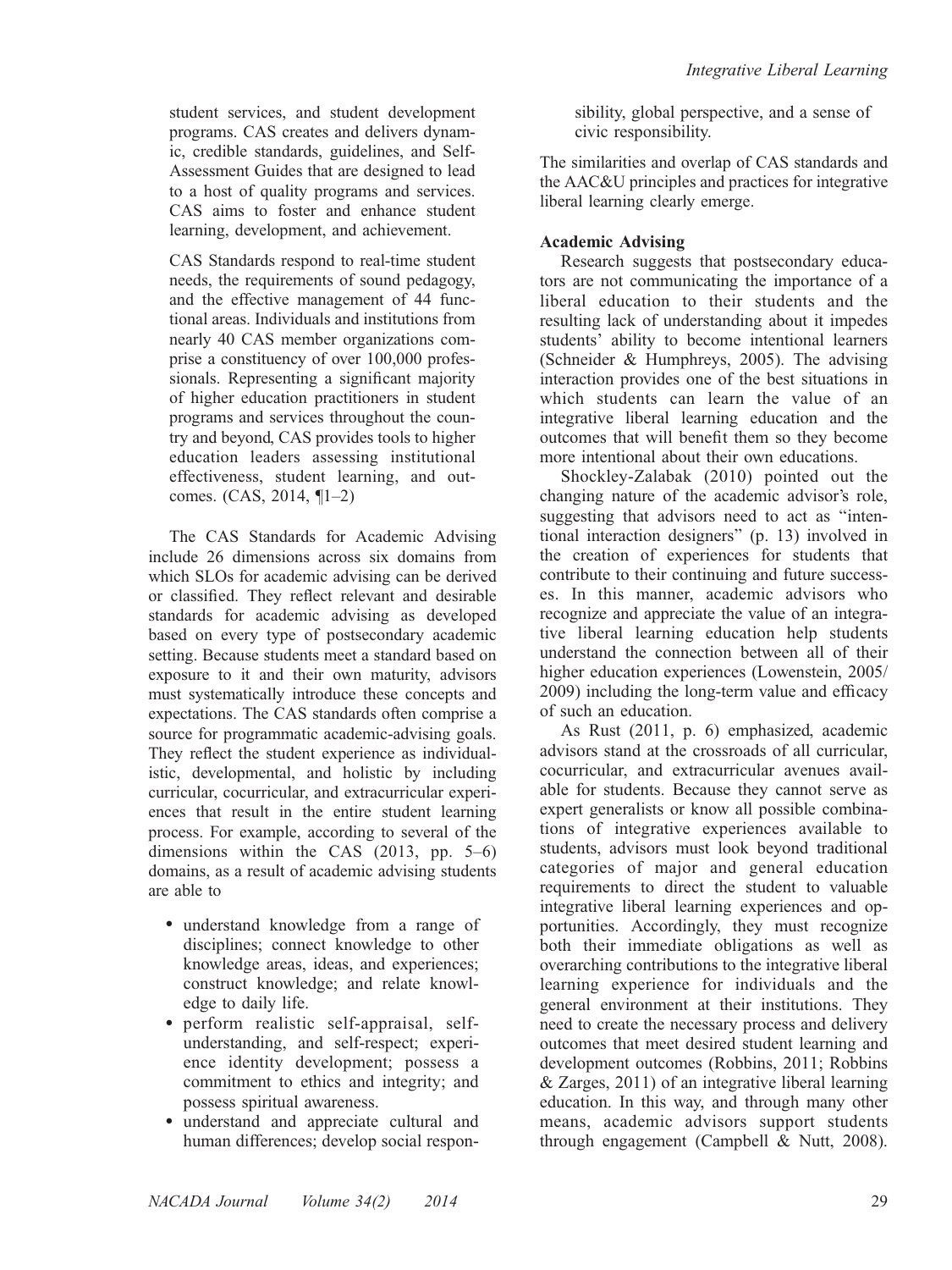### Rich Robbins

They also employ scaffolding for combining and building upon the primary aspects of integrative liberal learning as described by the AAC&U.

Academic advising administrators also play a key role in promoting integrative liberal learning. The goals of an integrative liberal learning experience and the CAS standards for academic advising (2013) lay a powerful foundation for building a new academic advising initiative or revamping an existing program. They can undergird the development of SLOs (and in turn process and delivery or programmatic outcomes) for academic advising, which are necessary for leaders to identify the training and development needs for academic advisors as well as the components for on-campus assessment efforts (Robbins, 2011; Robbins & Zarges, 2011).

Academic advising administrators struggling with an assessment start-up for their programs can turn to the work of the AAC&U and CAS. For example, the SLO for academic advising of ''Students gather information on study abroad by the end of the sophomore year'' reflects characteristics of a high impact experience (study abroad) such that the advisor must possess knowledge of opportunities outside major and general educational requirements. It also requires collaboration between the advisor, the student, and the Study Abroad/International Education office (and possibly others). This SLO for academic advising thus maps to at least one, if not more, of the AAC&U integrative liberal learning principles and practices, LEAP essential learning outcomes, and the CAS standards for academic advising dimensions and domains. The overall results of the efforts involved in meeting the SLO include the recognition of the concept, importance, and practice of an integrative liberal learning education as well as the need for institutional and advising focus and prioritization. Administrators must also demonstrate the ability to track SLOs to the tenets of student learning in higher education. Of course, they then must undertake assessment of the achievement of the desired outcome (Robbins, 2011; Robbins & Zarges, 2011).

### Summary

The overlap and parallel characteristics of the ideas, principles, goals, and suggested practices (and even SLOs) presented by leading members of the AAC&U and CAS are neither an accident nor based on chance. Liberal arts education has historically provided the knowledge and skills in

addition to and beyond technical training that graduates need and employers want; the skills needed for 21st century graduates merely add to this tradition. An integrative liberal learning education provides for these needs, and higher education leaders, such as the AAC&U and CAS, promote the exact outcomes necessary for students to gain such an education.

The efforts of postsecondary advocates bolster the role of academic advising as education and society continue to evolve. Perhaps even more important, the leadership of colleges and universities must continue to recognize the centrality and importance of effective academic advising in this emerging educational environment and provide the resources for improvements in programs and services. They must also identify and assess vital SLOs for academic advising and implement effective reward and recognition systems for academic units that meet objectives (Campbell & Nutt, 2008). Academic advising is at the core of higher education and student success.

### References

- Association of American Colleges & Universities (AAC&U). (2011). The LEAP vision for learning: Outcomes, practices, impact, and employers' views. Retrieved from http://www. aacu.org/leap/documents/leap\_vision\_summary. pdf
- AAC&U. (2012). Principles and practices of integrative liberal learning [Unpublished draft].Washington, DC.
- AAC&U. (2013). It takes more than a major: Employer priorities for college learning and student success. Retrieved from https:// www.aacu.org/sites/default/files/files/LEAP/ 2013\_EmployerSurvey.pdf
- AAC&U. (2014a). About AAC&U. Retrieved from http://www.aacu.org/about/index.cfm
- AAC&U. (2014b). Faculty leadership for integrative liberal learning: Principles and practices. Retrieved from http://www.aacu.org/ill
- AAC&U. (2014c). Mission statement. Retrieved from http://www.aacu.org/About/mission.cfm
- AAC&U. (2014d). What is a 21st century liberal education? Retrieved from http://www.aacu. org/leap/what\_is\_liberal\_education.cfm
- Baker, D. P. (2009). The educational transformation of work: Towards a new synthesis. Journal of Education and Work, 22(3), 163– 191.
- Campbell, S. M., & Nutt, C. L. (2008). Academic advising in the new global century: Supporting